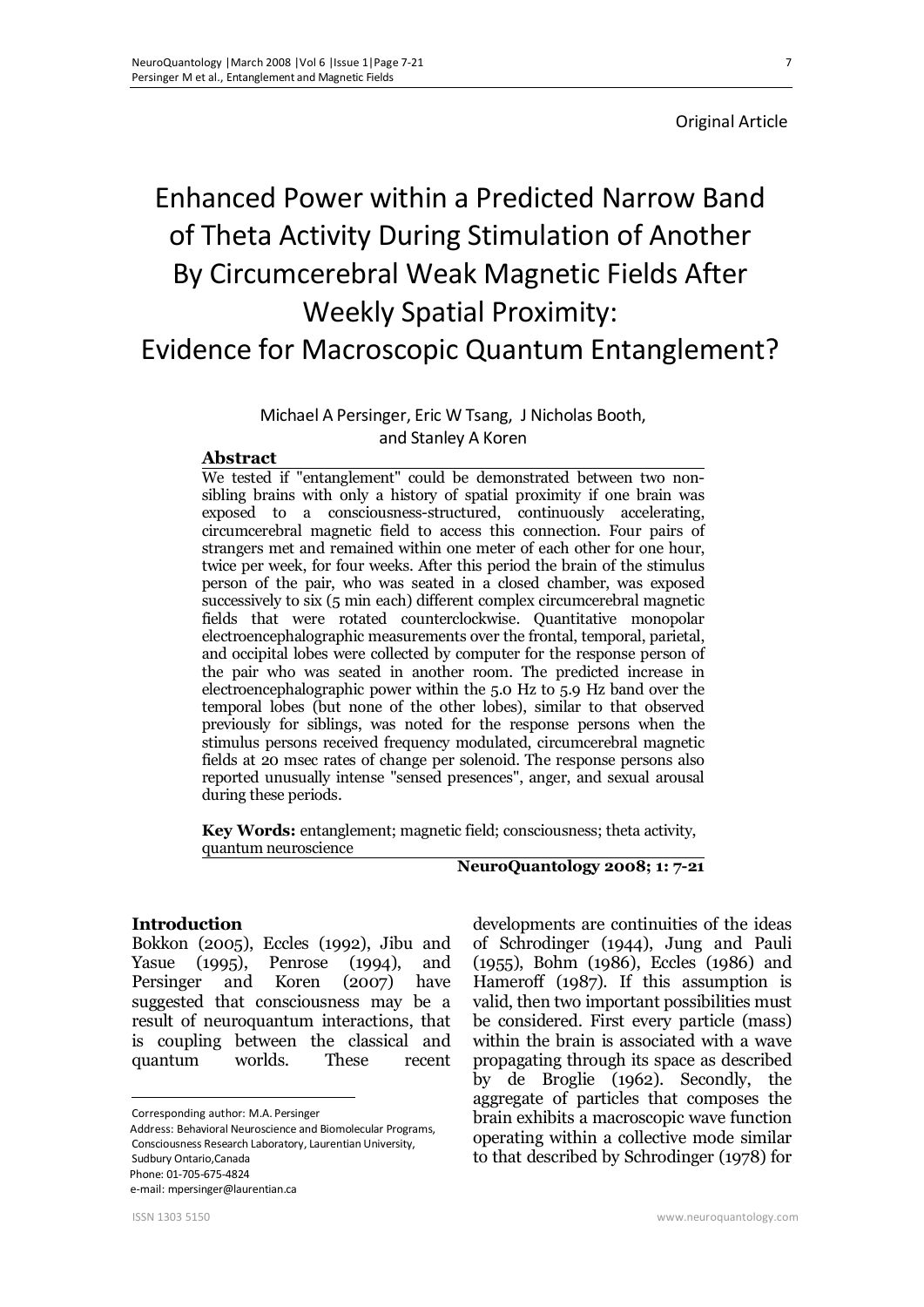the propagation of a wave of the matter field.

The former, de Broglie's matter waves, are the phase waves of the matter field associated with the motions of quanta as they spread over the whole of space. The latter application, from Schrodinger, would indicate that the second derivative of location, that is acceleration, might allow access to space-time rather than simply space. From this perspective energy is related to the geometry (the angles of the infinite points of space) and the rate of change in time, that is the time derivative multiplied by Planck's constant (Jibu and Yasue, 1995). This assumption would predict that access to the extent of the continuum of space-time would require a very specific value for phase space that is related to the derivative of time or acceleration.

That a second derivative may be the pre-requisite to the emergent property of consciousness has been suggested by Edelman (1989) and has maintained the interest in the "40 Hz" coherence waves and the metaphor that consciousness is not continuous but quantal recreations within the 10 to 25 msec ranges. In fact Llinas and Pare (1991) and Llinas and Ribary (1993) have measured coherent 40 Hz oscillations that characterize dreams and waking periods as well as a phase-modulation that occurs over the cerebral cortical manifold. The occurrence of phase modulation as a reservoir of information allows inordinately large degrees of freedom.

Even the partial validity of quantum principles applied to brain space would allow the possibility of entanglement (Einstein, et al., 1935) between two brains because a system of particles requires the principle of superimposition. It indicates that a new state of a system may be composed from two or more states such that the new state shares some of the properties of each of the combined states (Aczel, 2002). One consequence of a system (two brains) interfering with itself is that a change in the state of one brain should be associated with a simultaneous change in the state of the other brain.

The first example of entanglement in particles involved the photons emitted from the conversion of the positronium atom (one positron and one electron) into

two photons with identical energies but opposite polarities. The change in the polarity of one photon, even when separated from the other by a factor of a million wavelengths, resulted in a symmetrical change in the other member of the pair. Recently Xu et al (2005) demonstrated entanglement in a macroscopic superconducting circuit by coupling large Josephson junctions into resonance with the resonator. These<br>iunctions can be considered can be considered macroexamples of quantum phenomena and share similarities with the narrow approximately 0.6 nm of layer of charge adjacent to neuronal membranes that define their steady potential.

The existence of entanglement between brains would require the consideration of nonlocality. It has been described by Cramer (1997) as an enforced correlation between separated parts of a quantum system that are outside of the boundaries of light velocity across space and time to ensure the parts of the system maintain equilibrium. We hypothesized that for two brains (which might be considered large aggregates of particles that meet some of the requirements of two condensates) this connection begins with an initial spatial proximity such that a system is created. Despite the separation of distance over time resulting entanglement demands that a change in state in one brain would result in a change in the other.

Intuitively, the conditions under which two brains would access entanglement should be coupled to the fundamental derivatives of change from which consciousness emerges. These rates of rates of change have been hypothesized to be within the theta range (Persinger, 1999a), particularly between 5 Hz and 7 Hz. These values are within the range of the fundamental resonance of the cerebral volume, depending upon small variations in bulk velocity of action potentials (Nunez, 1995). "Second derivatives" from these calculations result in temporal intervals of between 10 msec and 20 msec which are the re-entrant values associated with the theoretical requirements for consciousness (Jeffreys et al., 1996). These values, as phase modulations, are also generated as cohesive waves in a rostral to caudal direction over the cerebral hemispheres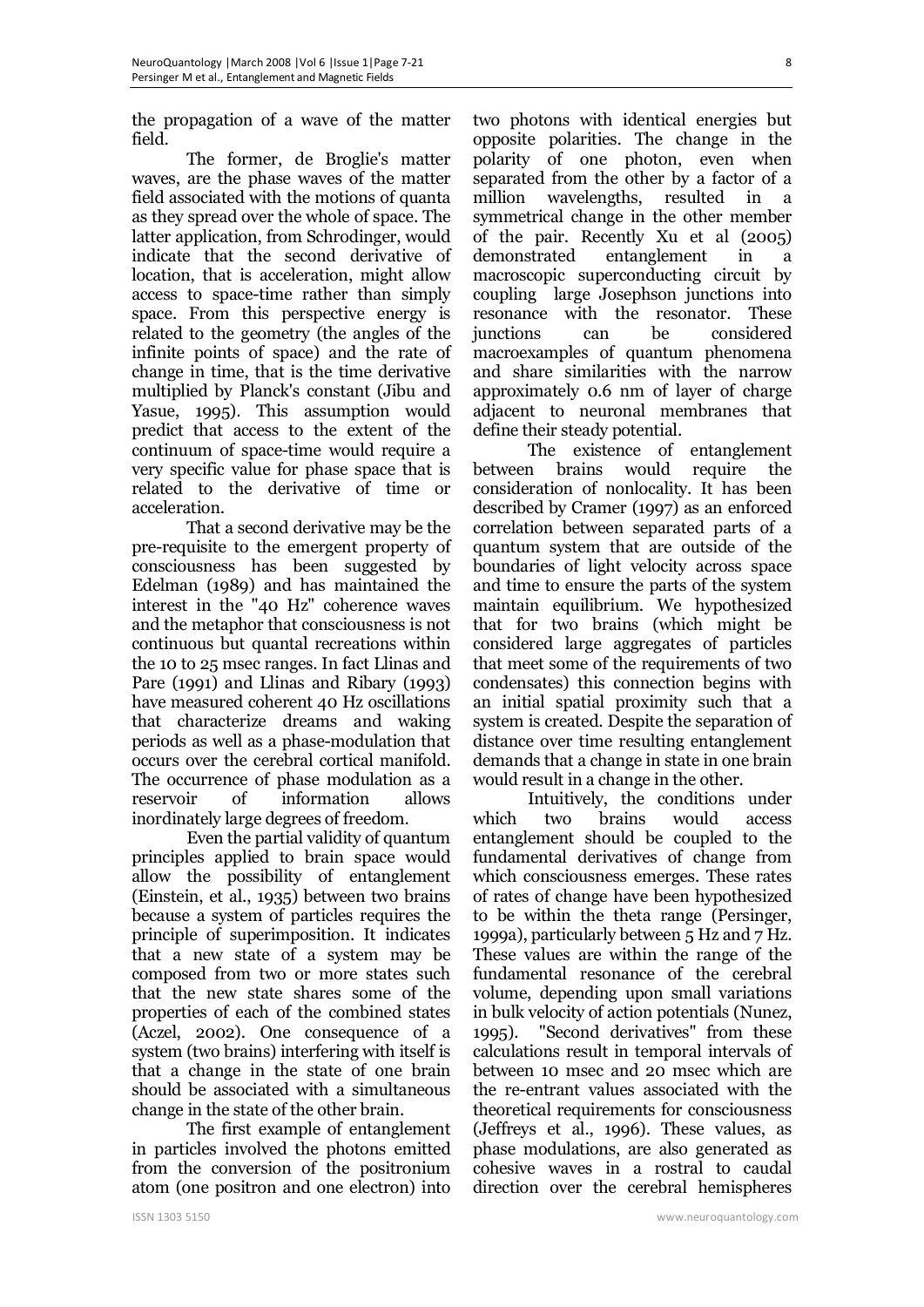during waking and dream sleep. We have shown the circumcerebral application of weak magnetic fields that might access these cohesive phase spaces (Pribram and Meade, 1999) is associated with changes in power spectra within the theta range.

In previous studies, we (Persinger et al., 2003) found that pairs of siblings showed evidence of entanglement when one of the pair's quantitative electroencephalograms was measured while the brain of the other member of the pair sitting in a closed, distant, acoustic chamber was stimulated with specific rates of circumcerebral magnetic fields. The circumcerebral magnetic fields were created by successively stimulating one of eight solenoids that were arranged in a circle (45 deg apart) around the person's head. We selected this circular geometry because a field moving in a circle is constantly accelerating. The most significant changes in the spectrum within the "response" sibling's brain occurred within the 5 to 5.9 Hz interval when the rate of change of the magnetic field around the "stimulus sibling's" brain was 20 msec.

We had selected quantitative electroencephalography as our measure because in the balance of probabilities "brain waves" are not generated by the propagation of neural impulses within neural networks. Instead, as suggested by Pribram (1971), they require cooperative physical phenomena in the cerebral cortical synaptodendritic web (Pribram and Meade, 1999) or dendritic network (Pedroarena and Llinas, 1997) which is composed of large numbers of spine heads that function as electric dipoles. A phase wave of the dendritic membrane and electric potential field controls the dynamics of charged elements within boundaries of the membrane, resulting in a collective mode or condensate and the macroscopic wave function of a quantum field (Jibu and Yasue, 1995). From this perspective a Bose field from quantum domains interacting with the cortical field would be the electromagnetic field measured by QEEG (Umezawa, 1993) and connected with consciousness (McFadden, 2002).

However this "action at a distance" could have been related to a confounding factor of genetics or reinforcement history. In subsequent unpublished studies

involving the same protocols we explored the possibility of the Aharonov-Bohm (1959) effect where the potentials not the fields affect the adjacent brain. If this is applied then the exposure of one person of a pair to the appropriate derivative of circumcerebral rotation would be associated with discrete changes in power within the brain activity of a second stranger and the operation of entanglement would not be required (Persinger, 1985; Persinger et al., 2002; Puthoff and Targ, 1976; Radin, 1997; Tart, 1968). Instead the effect would be more similar to the response of an electron passing outside of a cylinder containing a magnetic field inside the cylinder. The "emission" of "qigong" by practitioners of To-ate (an ancient Japanese martial art involving remote action) has been shown to produce transient contiguous increased phase correlation of alpha waves over the frontal and occipital cortices of non-aware recipients (Kawano, et al., 2000). However when four pairs of strangers, who had never met (and did not know the other person was involved with the experiment), were tested within our procedure which has been shown to affect "remote" phenomena (Koren and Persinger, 2002; Persinger et al., 2002a,b), there were no significant changes in the electroencephalographic power spectra (unpublished data).

The present experiment was designed to test the possibility that macroscopic "entanglement" between pairs of people could be displayed experimentally within the quantitative electroencephalographic activity of one brain while another brain, that only shared a history of previous spatial proximity, was receiving circumcerebral stimulation while sitting in a closed acoustic chamber. If a brief history of spatial proximity was the necessary condition for "entanglement" to occur and this could be accessed by the 20 msec derivative of change from circumcerebral activity, then the same enhancement of power within the 5.0 to 5.9 Hz band over the temporal lobes that was shown by siblings should be evident in spatially-experienced, non-siblings.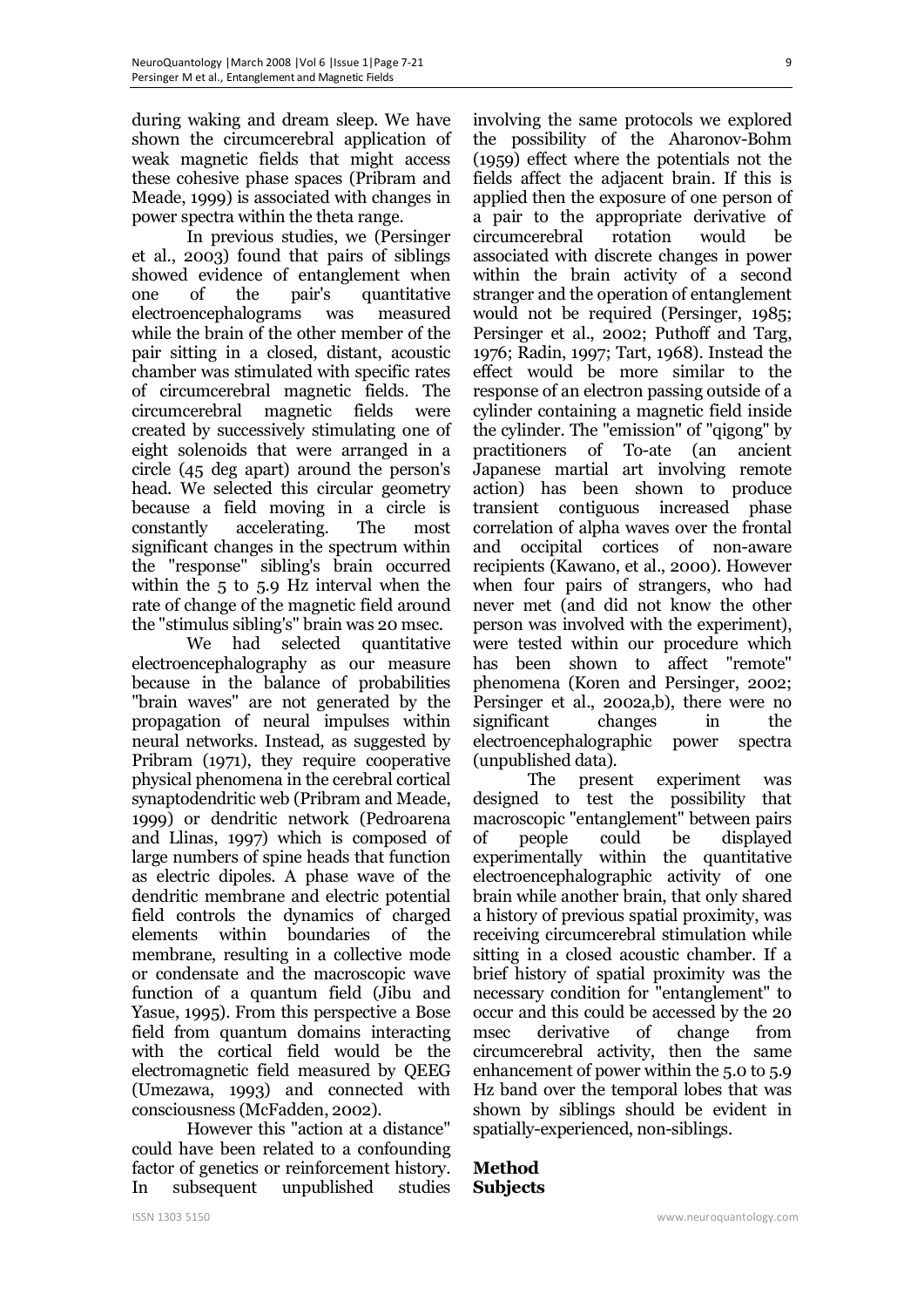A total of 8 volunteers (4 men, 4 women) between the ages 19 and 24 years of age volunteered as subjects from a total of approximately 80 students within a first year psychology class. They were asked to remain after lecture and were told they would receive a 2% bonus mark for participation even if they did not complete the requirements of the experiments and \$50 (per pair) when they did. Procedure

The subjects were told that the experiment was about the nature of spacetime entanglement and the application of quantum concepts to everyday situations. The male-female pairs of subjects were then announced and were asked if they wish to continue. All agreed. The pairs were requested to meet twice per week, for one hour each, for four consecutive weeks during November, 2002. The only required procedure for the meeting was to remain within 2 m of each other. The meetings could occur anywhere and any time, depending upon mutual convenience for the pair of subjects and the subjects could engage in discussions or even ignore each other during this period if they wished. The primary variable was spatial proximity.

At the end of the "entanglement" period, the subject pairs were requested to call the laboratory to schedule a time for the actual experiment which would involve an electroencephalographic measure or a brief exposure to circumcerebral rotating magnetic fields. The participants were told the field intensities were comparable to the values emitted by computers and that there was no scientific evidence of adverse or long-term effects from brief exposures to either these fields or to routine recording of electroencephalographic activity.

One subject (the stimulus person) was exposed to the circumcerebral magnetic fields while the EEG of the other person was taken. For all test periods, the two subjects were first shown the acoustic chamber in which one would sit and the arm chair in an adjacent room in which their associate would sit during the experiment. Eight solenoids attached to a Velcro strap were placed around the head of the stimulus person, just above the ears. This person received the circumcerebral magnetic fields by a device described previously (Cook et al., 1999). The details

can be found in U.S. Patent Number 6,312,376 (6 November, 2001). This procedure was performed by the first author. At the same time, the second or third author attached silver electrodes by EC2 electrode cream to the scalp over the left and right prefrontal (F7, F8), temporal (T3, T4), parietal (P3, P4) and occipital (O1, O2) lobes (Niedermeyer & de Silva, 1987) of the response person. Both procedures required about 10 min.

Both subjects sat in comfortable arm chairs that faced south according to the direct measurements of declination by a magnetometer. Both subjects were blind folded. The characteristics of the local geomagnetic field within both the acoustic chamber (which was also a Faraday cage) where the stimulus person was sitting and the adjacent room where the response person was sitting have been reported previously (Persinger et al., 2003a).

When the circumcerebral fields were operating, the peak to peak changes in the static field within the center of the circumference around which the eight solenoids was attached ranged between 100 and 250 nT. According to a Metex N380 power meter the maximum strength of the higher frequencies was 1.5 microT within 1 cm (inward) from the perimeter and a more homogeneous 500 nT at the center. The field strengths in the center perpendicular to the plane along which the solenoids were arranged varied between 200 and 800 nT. When the circumcerebral fields were not operating the background values were below 20 nT.

Before the experiment began, the stimulus person, to whom the fields were delivered, was told to imagine being in the other room with their partner and to imagine touching him or her. This procedure was identical to that given pairs of siblings in our previous study (Persinger et al., 2003). After verification that the magnetic field equipment was functioning by direct measurement of the presence of the fields around the stimulus person and the electroencephalographic measurements were determined to be artifact free from the response person, the experiment began.

Each stimulus person received the same six separate patterns of 5 min each that had been employed in other studies (Richards et al., 2002), in a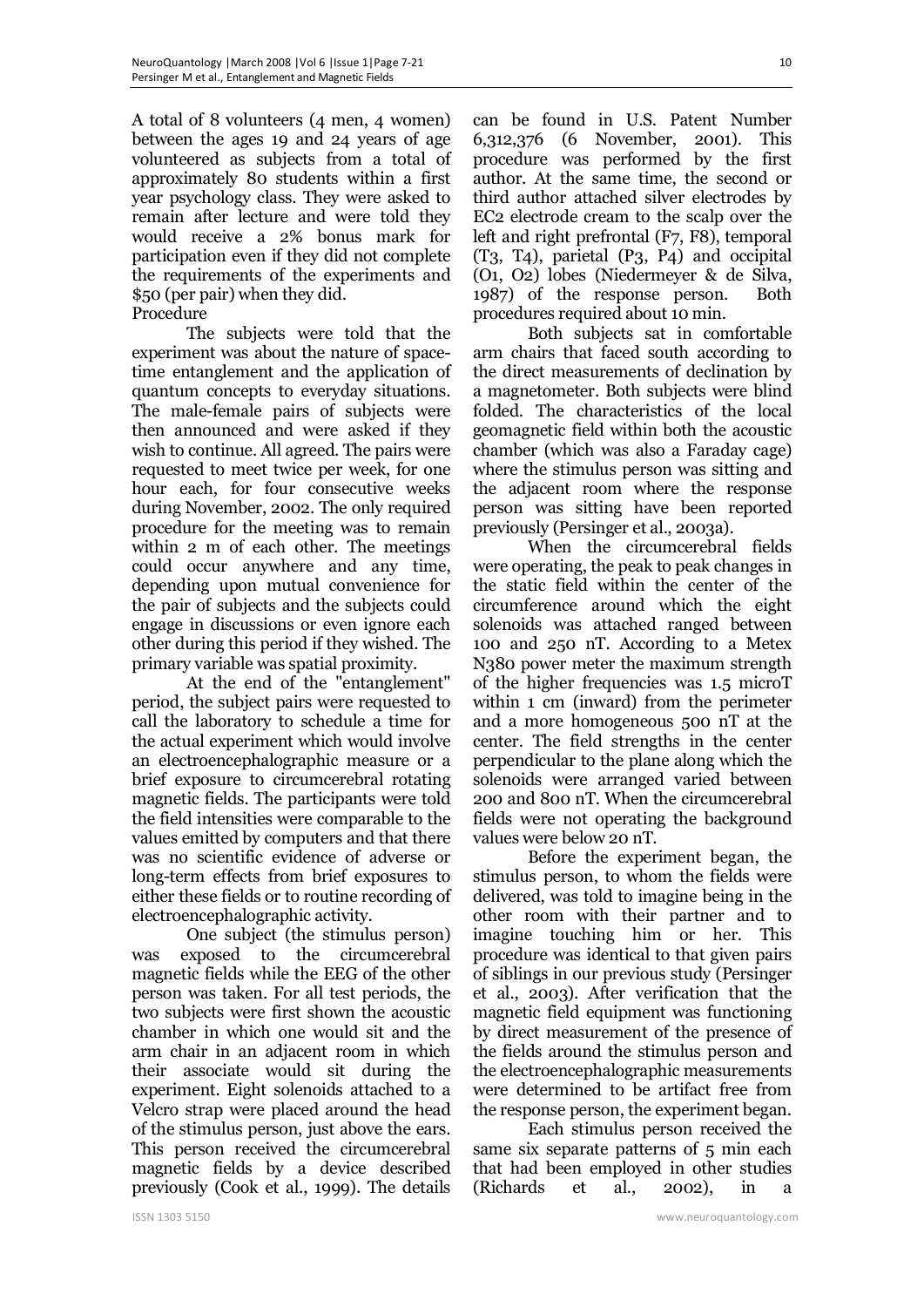counterclockwise direction around the head. We employed only the counterclockwise direction because in previous studies it had been shown to evoke the greatest effect on subjective time experience (Cook et al., 1999) and electroencephalographic activity (Richards et al., 2002). The specific parameters for these six patterns are shown again in Table 1. Half of the stimulus persons received the six patterns in the order from left to right; the other half of the stimulus persons received the six patterns in the reversed order. The activation of each pattern was controlled by a single batch file so that once the experiment had begun there was no further requirement to program the computer controlling the experiment.

**Table 1.** Field parameters employed during application of counter clockwise circumcerebral magnetic fields.

| circurricei ebrar magnetic neius. |                     |       |      |      |                     |      |  |
|-----------------------------------|---------------------|-------|------|------|---------------------|------|--|
| Pulse Type                        | <b>Burst-Firing</b> |       |      |      | Frequency-Modulated |      |  |
| Phase                             |                     |       |      |      |                     |      |  |
| <b>Point Duration</b>             |                     |       |      |      |                     |      |  |
| Interstimulus Interval            |                     |       | 3000 |      |                     | 3000 |  |
| <b>Duration Field</b>             | 20                  | 100   | 200  | 20   | 100                 | 200  |  |
| Change in field                   | +2                  | $+20$ | -2   | $-2$ | $+20$               | -2   |  |

During the experiment, the response person's electroencephalographic activity was continuously recorded on paper by a Grass Instruments Model 8-16C machine. The filter selections for each channel were set for the standard range between 0.5 Hz and 35 Hz. At exactly 2.5 min after the initiation of each (5 min) pattern, the first experimenter walked to the door of the adjacent room in which the response person (blindfolded with earplugs) was sitting and placed a sheet of paper on the table beside the computer connected to the electroencephalograph. The paper contained a number between 1 and 6 that the second experimenter, sitting beside the EEG, employed as a code for identifying the digital sample of the ongoing electroencephalographic activity of the response person.

At this time, a 20 sec sample of quantitative electroencephalographic activity was completed simultaneously from all eight leads. This Model 8-16C machine was interfaced via a custom shielded cable, a parallel analogue shielded interface cable (Nat. Inst. SH100100), and a shielded connector block (Nat. Inst. SCB-100) to a National Instruments PCI-607IE

Multi I/O Board computer interface card. The data collection was extracted by a DELL Dimension 8100 Personal Computer on a Windows 2000 Professional Platform. A custom designed user interface or Virtual Instrument (VI) using National Instruments Labview (Version 6.0i-2000) allowed the multichannel sample to be manually recorded to fixed disk.

At the end of the experiment, the equipment was removed from the two<br>subjects. Each completed an exit subjects. Each completed an exit questionnaire. It contained 32 items requesting the incidence of common experiences reported during these episodes (Persinger, 2003a,b). They included rankings (0=never, 1=at least once, 2=several times) of the incidence of visual, vestibular, auditory, olfactory, gustatory,

proprioceptive, tactile, intrusive (e.g., the sensed presence of "another" or Sentient Being), and emotional experiences (anger, fear). A final hedonistic rating for the total experience, ranging from -2 (very

unpleasant) to  $+2$  (very pleasant) with 0=neutral) was also given. The hard copies of the electroencephalographic records were shown to both subjects. The general characteristics and implications of the records were described by the first author for the benefit of the subjects.

When all of the data had been collected for the experiment, the digital electroencephalographic recordings were analyzed by the second author with a custom programmed software package for Fast Fourier Transforms. The software was compiled under Borland Pascal (version 5.5, 1986). The Fast Fourier Transform utilized three publicly available Pascal software libraries for standard mathematical functions that included the FMATH, FOURIER, and MATRICES sections from the IPMath 1998-2001 math library by Jean Debord.

The frequency spectral outputs from each lead from the four lobes of the two hemispheres for the six patterns were extracted into a single file for 1 Hz increments between 3.0 Hz to 3.9 Hz, 4.0 Hz to 4.9 Hz, 5.0 Hz to 5.9 Hz, 6.0 Hz to 6.9 Hz, 7.0 Hz to 7.9 Hz, and 8.0 Hz to 8.9 Hz in order to compare the results to the previous experiment involving siblings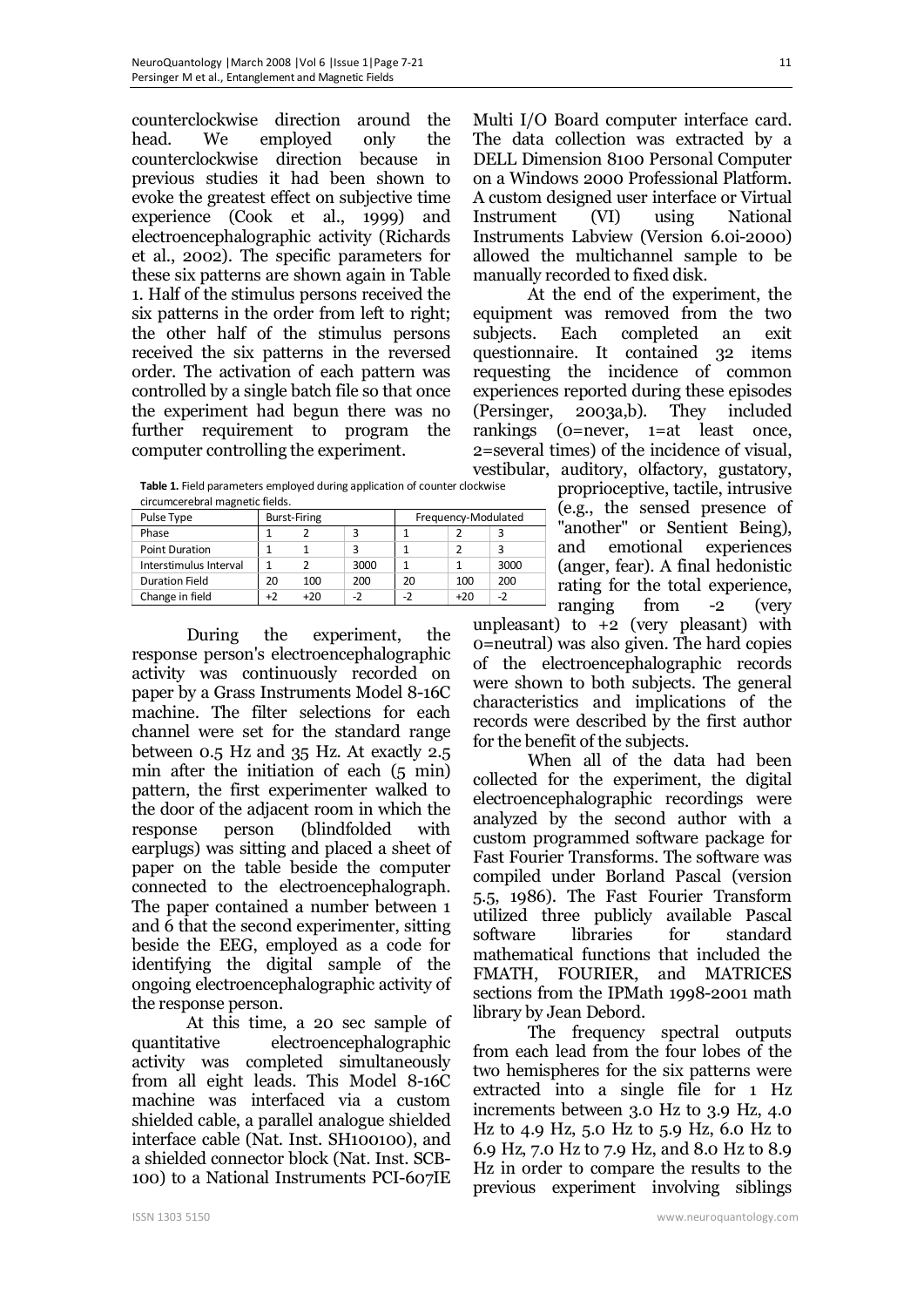rather than people who had been randomly paired for eight episodes of spatial proximity. This file was then uploaded to a VAX System for analyses.

In order to accommodate individual differences, the means of the raw data for the measurements during the presentation of the six different magnetic field patterns to the stimulus person were calculated for each of the frequency increments for the electroencephalographic power recorded from the brains of the response person. The standard deviations for these six values were also calculated. Z-scores were computed with SPSS software for the standardized power values of the response person's digital electroencephalographic data when the stimulus person was being exposed to each of the six magnetic patterns. These values were calculated for each of the six, 1 Hz frequency bands, separately.

The primary experimental design for the statistical analyses was a four way, within subject factor, analyses of variance (MANOVA). The within subject factors were the four lobes, the two hemispheres, the types of pulse (burst firing vs. frequency-modulated) and the types of phase (the different configurations of time constants for both types of pulses). These four-way analyses of variance were completed separately for each of the six 1 Hz frequency bands. The simultaneous inclusion of all six frequency bands within the analyses was prevented by the limitations of SPSS software.

One way analyses of variance was employed to analyze the differences in frequency of various experiences recorded by the exit questionnaire during the experiment by the "stimulus" person and "response" person. All analysis involved a VAX computer. Post hoc analysis involved correlated t-tests, as well as combinations of correlated t-tests (p<.05). Because F and probability values do not reliably indicate how much variance was explained, it was decided to report the effect-sizes as defined by eta-squared values. F values that were significant at the  $p<0.05$  and  $p<0.01$  level were indicated by asterisks.

Table 2. Means and standard deviations for the ratings of the statistically significant (p<.01) differences in subjective experiences between the

stimulus persons (S-Persons) who were exposed to the circumcerebral fields and the response persons (R-persons) whose QEEGs were recorded. M:mean, SD: starndart deviation. Ω2 %

| Variable              | S-Persons |    |     | R-Persons |    |  |
|-----------------------|-----------|----|-----|-----------|----|--|
|                       | М         | SD | м   | SD        |    |  |
| Presence              | -3        | -5 | 1.5 | -5        | 64 |  |
| Anger                 | .3        | ۰5 | 1.8 | ۰5        | 75 |  |
| Fear                  | .8        | -5 | Ω   |           | 65 |  |
| Emotional             | Ω         |    | .8  | -5        | 60 |  |
| Sexual Arousal        | O         |    | .8  | -5        | 60 |  |
| <b>Overall Rating</b> | 1.5       |    | -3  | -5        | 64 |  |

### **Results**

Only the statistically significant differences for the subjective experiences between the stimulus persons and the response persons are shown in Table 2. The omega-squared estimates for the amount of variance in these measures accommodated by being either a stimulus or response person are also shown. The response persons (while the stimulus persons were imagining walking into the room and touching the response person along the left side) displayed significantly greater incidence of a sensed presence, anger, and sexual arousal. On the other hand the stimulus persons reported significant more pleasantness but more episodes of fear.

The partial eta<sup>2</sup> values for the four way analyses of variance for the relative measures of change in power relative to baseline (before the fields were activated for the stimulus persons) are shown in Table 3. The primary statistically significant effects involved interactions between lobe and hemisphere and occurred within the delta, theta, and low alpha ranges. Post hoc analyses indicated that the primary source of these interactions were the enhanced power (by about 20%) within the right temporal lobe compared to any of the other five positions (left temporal and right and left frontal, parietal and occipital lobes).

The eta<sup>2</sup> values for the four way analyses of variance for the relative measures of change in power relative to the baseline for the response persons for each of the six, 1-Hz increments of power within the peritheta range are shown in Table 4. The interactions between lobes and hemispheres were significant statistically within the 3.0-3.9 Hz, 5.0-5.9 Hz, 7.0-7.9 Hz and 8.0-8.9 Hz increments. Post hoc analyses indicated that the primary source of this interaction was the increased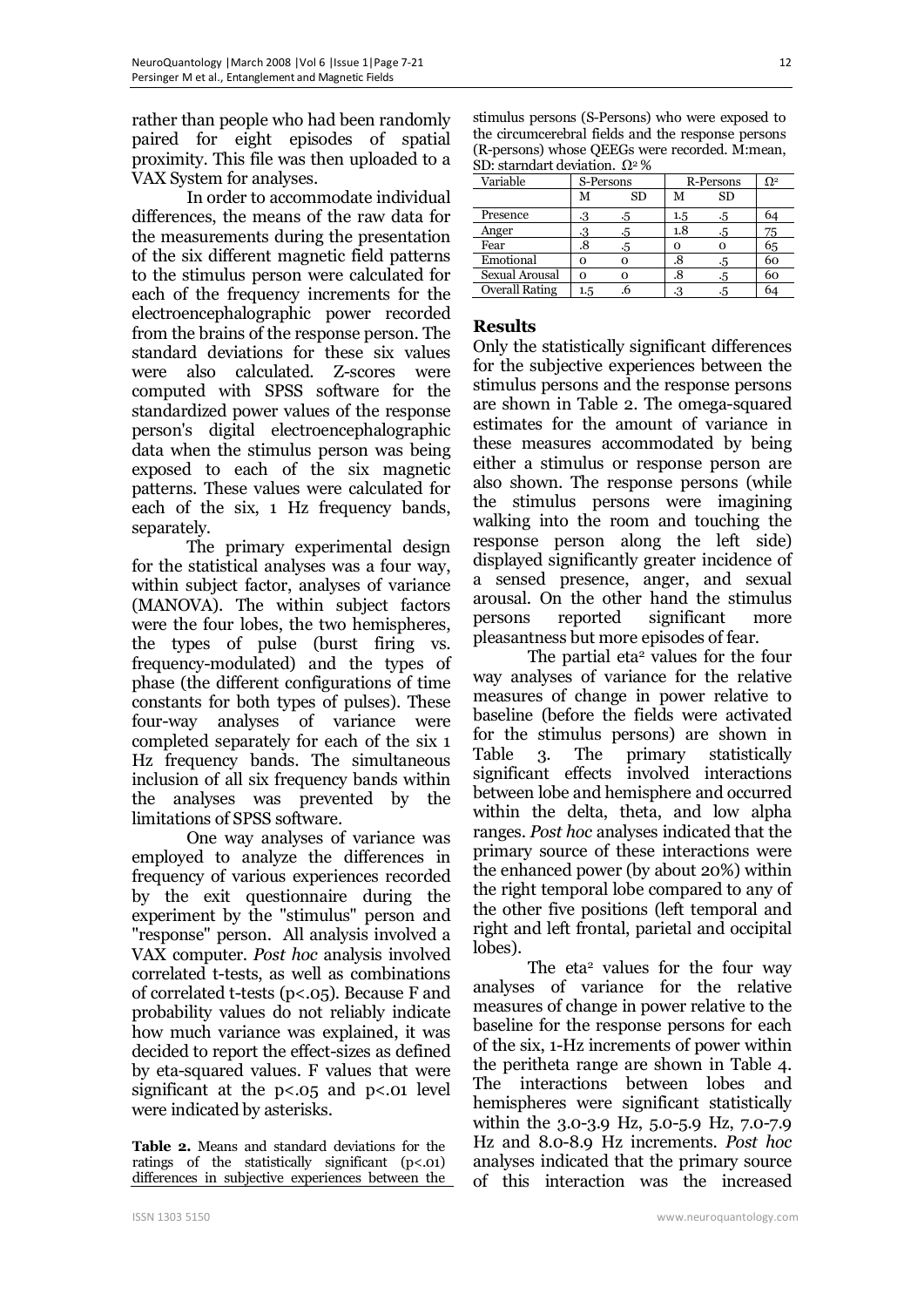relative power within the right temporal lobe within all of these bands. The remaining statistically significant interaction, between pulse and phase, within the 8.0 Hz-8.9 Hz increment, was due clearly to the decreased power (factor of 2) for the response persons while the burst firing magnetic field was being presented every 3 sec or the frequencymodulated pulse was presented every 20 msec (+2) around the heads of the stimulus person compared to the other four combinations that did not differ significantly from each other.

However, by far the most revealing interactions occurred with analyses of the z-scores. For the wide bands, as shown in Table 5, there was a statistically significant interaction between lobe, pulse and phase within the theta band that explained about half (48%) of the variance. Post hoc

analyses indicated that the primary source

of this interaction was due to the increased power within the frontal (z=1.06) and occipital (z=0.74) lobes but decreased power within the temporal (z=-0.41) and parietal (z=-0.41) lobes of the response persons when the burst-firing 100 msec (+20 msec) configuration was being applied around the heads of the stimulus persons but the marked increase in power over the temporal lobes only  $(z=0.55)$ compared to the other lobes (all zs=-.02 to +.05) when the frequency modulation field at 20 msec (+2 msec) was applied. The minor source of variance for this interaction was the markedly congruent increased power (z=0.75) over the frontal lobes during the 100 msec (+20 msec) configuration regardless of the pulse-form compared to the consistently decreased power within the temporal and parietal lobes (all zs=0.03 to -0.32) during these presentations.

Table 3. Percentage of explained variance (partial eta-squared) values for main effects and interactions for relative power changes within the delta, theta, low-alpha, high alpha, low beta and gamma bands during presentation of circumcerebral fields with different pulse and phase characteristics. \*P< o5

|               | umanni m<br>$\overline{\phantom{a}}$<br>v., |              |              |                |              |                |  |  |
|---------------|---------------------------------------------|--------------|--------------|----------------|--------------|----------------|--|--|
| Source        | Theta                                       | <b>Delta</b> | Low          | High           | Beta         | Gamma          |  |  |
|               |                                             |              | <b>Alpha</b> | Alpha          |              |                |  |  |
| Lobe(L)       | 21                                          | 23           | $40*$        | 23             | 30           | 21             |  |  |
| Hemisphere(H) | 28                                          | 32           | $47*$        | 29             | 28           | 40             |  |  |
| Pulse (Pu)    | O                                           | 3            | 17           | 4              | 0            | 9              |  |  |
| Phase (Ph)    | 12                                          | 13           | 11           | 24             | 28           | 9              |  |  |
| LxH           | $36*$                                       | $35*$        | $34*$        | 17             | 26           | 17             |  |  |
| LxPu          | 4                                           | 4            | 5.           | 20             | $\mathbf{2}$ | 12             |  |  |
| LxPh          | 20                                          | 24           | 13           | 14             | 20           | 23             |  |  |
| HxPu          | 5                                           | 0            | 12           | 20             | 12           | 36             |  |  |
| HxPh          | 8                                           | 15           | 4            | $\overline{2}$ | 25           | 5              |  |  |
| Pux h         | 3                                           | 13           | 11           | 19             | 12           | 21             |  |  |
| LxHxPu        | 4                                           | 12           | 22           | 20             | 21           | $\overline{2}$ |  |  |
| LxHxPh        | 10                                          | 7            | $\mathbf{2}$ | 18             | 9            | 5              |  |  |
| LxPuxPh       | 14                                          | 17           | 8            | 15             | 22           | 17             |  |  |
| HxPuxPh       | 6                                           | 11           | 11           | 15             | 17           | 1              |  |  |
| LxHxPuxPh     | 11                                          | 14           | 6            | 5              | 18           | $\overline{2}$ |  |  |

The significant interaction between lobe, hemisphere and phase for the z-score of the power within the delta band again reflected the hemispheric asymmetry of the changes within the temporal and parietal lobes. Post hoc analyses indicated that while the stimulus persons' brains were exposed to the 20 msec (+2 msec) accelerations (regardless of pulse) the response persons' power increased over the right parietal lobe (z=+.42) and over the left temporal lobe (z=+.30) while during the exposure to the 100 msec (+20 msec) changes the power decreased over the right parietal lobe (z=- .35) and over the left temporal lobe (z=- .30).

The statistically significant interaction between lobe, hemisphere, phase and pulse for the power within the high alpha range was due primarily to the increased power in the left temporal lobe compared to the right temporal lobe during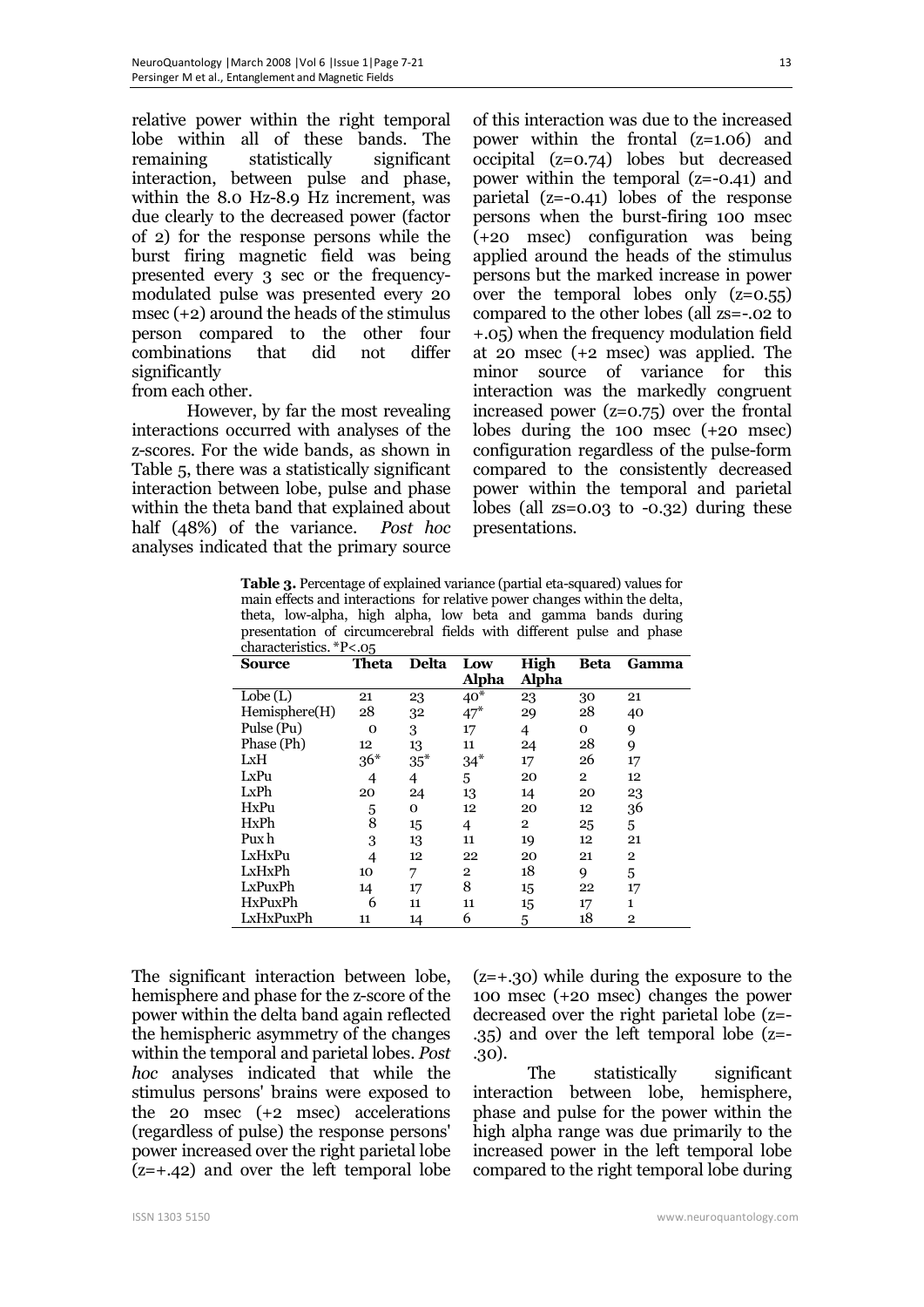the frequency modulated field's presentations at 20 msec (+2 msec). The interaction between lobe, hemisphere, and phase within the delta, high alpha and beta bands again was due to the increased activity within the right temporal lobe during the  $20$  msec  $(+2 \text{ msec})$ circumcerebral rotations of the frequency modulated pulse.

Table 4. Percentage of explained variance (partial eta-squared) values for main effects and interactions for relative power changes within the peritheta, 1 Hz bands during presentation of circumcerebral fields with different pulse and phase characteristics. \*P<.05 and \*\*p<.01

| <u>ູ</u><br>Source (Hz) | $3-Hz$   | $4-Hz$       | $5-Hz$  | $6-Hz$         | $7-Hz$   | $8-Hz$         |
|-------------------------|----------|--------------|---------|----------------|----------|----------------|
| Lobe(L)                 | 29       | 23           | 19      | $33*$          | 18       | $34*$          |
| Hemisphere(H)           | 20       | 12           | $47*$   | 38             | 15       | 43             |
| Pulse (Pu)              | $\Omega$ | 1            |         | 8              | 8        | 10             |
| Phase (Ph)              | 5        | 1            | 8       | 10             | 23       | 5              |
| LxH                     | $32*$    | 24           | $40***$ | 29             | $32*$    | $47***$        |
| L <sub>x</sub> Pu       | 3        | $\mathbf{2}$ | 7       | $\overline{2}$ | 3        | 6              |
| LxPh                    | 17       | 25           | 19      | 15             | 19       | 19             |
| $H \times Pu$           | 17       | 1            | 3       | 1              | $\Omega$ | 21             |
| $H \times Ph$           | 10       | 32           | 5       | 3              | 1        | 11             |
| Pu x Ph                 | 7        | 3            | 16      | 21             | 23       | $45***$        |
| LxHxPu                  | 15       | 8            | 8       | 11             | 16       | 18             |
| LxHxPh                  | 15       | 14           | 3       | 6              | 15       | $\overline{2}$ |
| L x P u x P h           | 15       | 10           | 18      | 14             | 21       | 15             |
| H x P u x P h           | 5        | 4            | 3       | 19             | 18       | 17             |
| LxHxPuxPh               | 13       | 17           | 17      | Q              | 12       | 6              |

The eta<sup>2</sup> values for the z-scored (standardized) data for each of the separate 1 Hz increments within the peritheta range are shown in Table 6. The statistically significant interaction between lobe, pulse and phase within the 5.0 to 5.9 Hz increment, which explained 53% of the unadjusted variance, was conspicuous. Post hoc analyses showed that the primary source of the interaction was the enhanced power over the frontal and occipital lobes of the response persons during the 100 msec (+20 msec) presentation of the burstfiring pattern around the stimulus persons' heads while only the temporal lobe showed enhanced power of the response persons' heads during the 20 msec (+2 msec) presentation of frequency modulation. A similar, statistically significant pattern was noted for the 7.0 Hz-7.9 Hz band.

Table 5. Eta-squared values (percents) or effect size for the various factors for the six, wide bands of standardized measurements of electroencephalographic power for six subjects.  $*p$ <.05;  $*p$ <.01;  $**p$ <.001

| , ט-יי<br>$\ddotsc$<br>Variable | <b>Theta</b> | <b>Delta</b> | <b>Alpha-1</b> | <b>Alpha-2</b> | <b>Beta</b> | Gamma |
|---------------------------------|--------------|--------------|----------------|----------------|-------------|-------|
| pulse(Pu)                       | 52           | 15           | 03             | 28             | 34          | 34    |
| Phase (Ph)                      | 10           | 24           | 45             | 29             | 18          | 15    |
| $Lobe(L)$ x Pu                  | 15           | 11           | 22             | 26             | 09          | $49*$ |
| L x Ph                          | 14           | 08           | 05             | 15             | 11          | 10    |
| Hemisphere(H)xPu                | 28           | 17           | 04             | 06             | 41          | 01    |
| $H \times Ph$                   | 06           | 07           | 07             | 25             | 18          | 05    |
| P x Ph                          | 22           | 35           | 49             | $64***$        | 27          | 20    |
| LxHxP                           | 40           | 14           | 01             | 29             | 28          | 14    |
| LxHxPh                          | $48***$      | 37           | 18             | $43*$          | $49*$       | 11    |
| L x P x Ph                      | 39           | $42*$        | 35             | 29             | 20          | 11    |
| $H \times P \times Ph$          | 11           | 26           | 06             | 23             | 07          | 04    |
| LxHxPxPh                        | 13           | 28           | 06             | $55***$        | 37          | 19    |

The interaction between lobe, hemisphere and phase within the 6.0 -6.9 Hz band was found by post hoc analyses to be due to the enhanced power over the left frontal  $(z=+.81)$  and right frontal  $(z=+.78)$ whereas only the left occipital  $(z=+0.64)$ but not the right occipital (z=0.30)

displayed this enhancement while the left and right temporal (zs=-.49,-.08) and parietal (zs=-.14,-.18)) lobes were diminished over the response persons' brains when circumcerebral presentations of 100 msec (+20 msec) regardless of the type of pulse were presented around the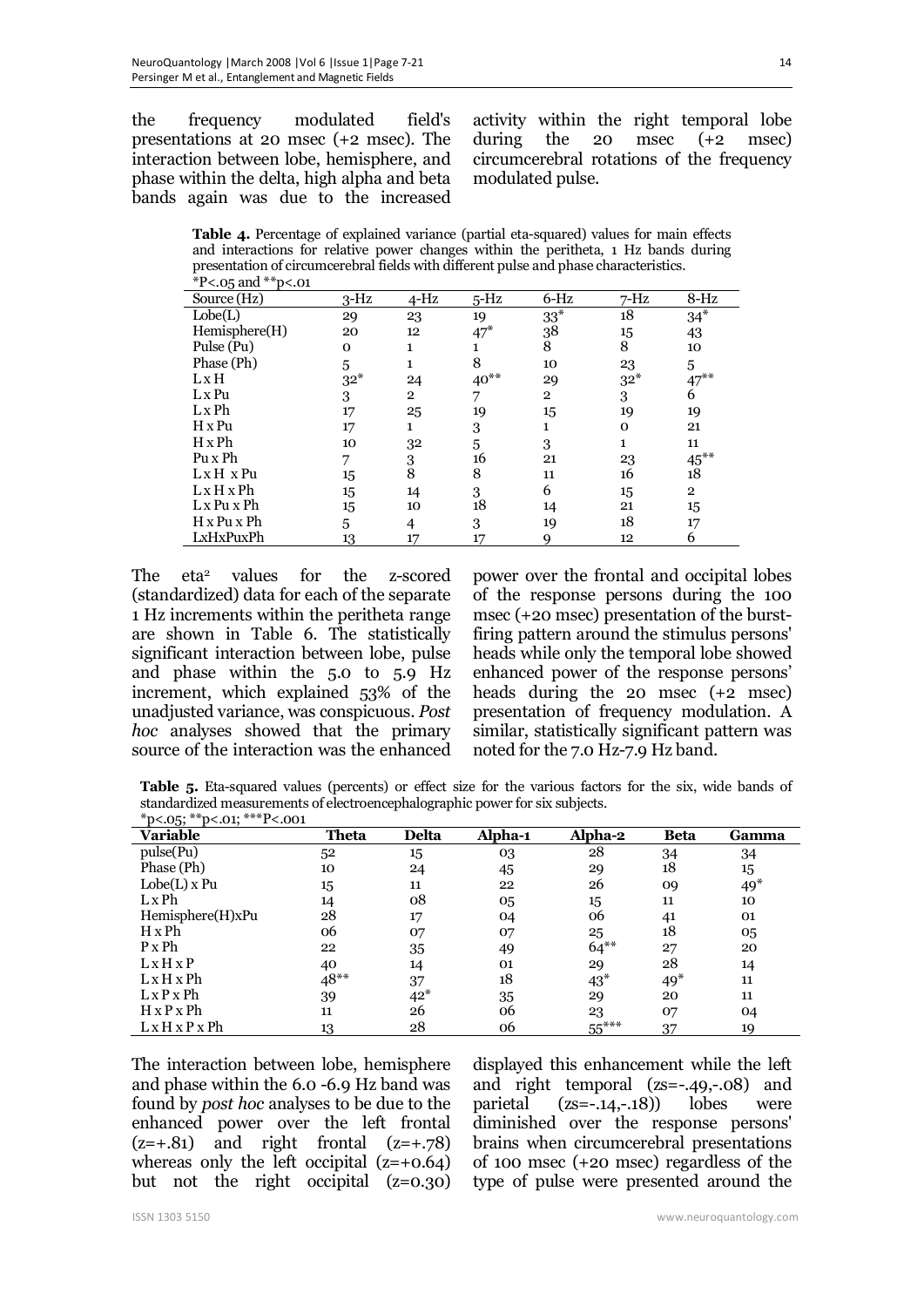15

| stimulus                                  | persons' | brains. | These two phases did not differ significantly. |
|-------------------------------------------|----------|---------|------------------------------------------------|
| combinations over the lobes for the other |          |         |                                                |

Table 6. Eta-squared values (percents) or effect size for the various factors for the six, 1 Hz bands of standardized measurements of electroencephalographic power for six subjects. \*p<.05; \*\*p<.01; \*\*\*P<.001

| standardized measurements of electroencephalographic power for six subjects. "p<.05; ""p<.01; """P<.001 |        |         |         |         |          |        |
|---------------------------------------------------------------------------------------------------------|--------|---------|---------|---------|----------|--------|
| Variable                                                                                                | $3-Hz$ | 4-Hz    | $5-Hz$  | $6-Hz$  | $7 - Hz$ | $8-Hz$ |
| pulse(Pu)                                                                                               | 44     | $65***$ | 44      | OQ.     | 31       | 05     |
| Phase (Ph)                                                                                              | 10     | 01      | 17      | 41      | 37       | 06     |
| $Lobe(L)$ x Pu                                                                                          | 21     | 01      | 18      | 21      | 30       | 05     |
| LxPh                                                                                                    | 17     | 12      | 24      | $46*$   | $54***$  | 24     |
| Hemisphere(H)xPu                                                                                        | 10     | 22      | 24      | 27      | 02       | 04     |
| H x Ph                                                                                                  | 20     | 48      | 01      | 06      | 33       | 04     |
| PuxPh                                                                                                   | 24     | 03      | 41      | 39      | 46       | $60*$  |
| LxHxPu                                                                                                  | 28     | 13      | 24      | 24      | 07       | 07     |
| LxHxPh                                                                                                  | 31     | 33      | 32      | $52***$ | 22       | 15     |
| Lx Pu x Ph                                                                                              | $47*$  | 20      | $53***$ | 28      | $44*$    | 38     |
| H x P u x P h                                                                                           | 18     | 06      | 16      | $60*$   | 49       | 02     |
| $L \times H \times P \times Ph$                                                                         | 20     | 32      | 21      | 33      | 40       | 19     |

## **Discussion**

We have been investigating the conditions that create the sensed presence within the laboratory for about 20 years. The present experiment is the first time we have observed a powerfully experienced sensed presence in people (response persons) who were not being exposed to weak, rotating circumcerebral magnetic fields although another person's (the stimulus person) brain was exposed to these fields and this person was "imagining" walking to and being near the response person. As shown in Table 2, the response persons also reported elevated scores for anger, sexual arousal, and emotional significance of their subjective experiences while the stimulus persons were receiving the circumcerebral stimulation and imaging being proximal to them.

The actual value for the sensed presence in the response persons was not only significantly more frequent than the stimulus persons but about twice the value of experiments where different magnetic fields were designed to induce these experiences (St-Pierre and Persinger, 2006). This marked elevation of the subjective experience of a sensed presence by the response persons would support the concept of entanglement because a change in the state of the stimulus persons (receiving the circumcerebral fields and imagining being near the response person) resulted in a complimentary change in state of the response person (the frequent experience of someone standing nearby). The differences in scores between the stimulus persons and the response persons

explained more than 50% of the variance for each of these measures. Such enhancements of subjective experience in people not exposed directly to complex weak magnetic fields (St-Pierre and Persinger, 2006) or these effect sizes were not observed in our unpublished reference studies where pairs of strangers randomly selected to be the response or stimulus person on the day of the experiment were exposed to this protocol.

In the present study there was a relative enhancement of electroencephalographic power over the temporal lobes within the delta, theta, and low-alpha range in the response persons while the stimulus persons were exposed to the circumcerebral magnetic fields. Within the theta range, this interaction between hemisphere and lobe, due primarily to the changes within the right temporal lobe, were evident across the 3.0 Hz to 3.9 Hz, 5.0 to 5.9 Hz, 7.0 Hz to 7.9 Hz and 8.0 Hz to 8.9 Hz increments. These increases were based upon the relative changes compared to the baseline when no field was being presented to the stimulus persons. Although these general increases could be argued to be "non-specific" responses to the presentation of counterclockwise circumcerebral fields to the stimulus persons, these changes might always be explained by the cumulative effects of sitting, blind-folded in a comfortable chair for 30 min.

A more rigorous test of an enhancement of the effects of one person's brain upon another's electroencephalographic activity would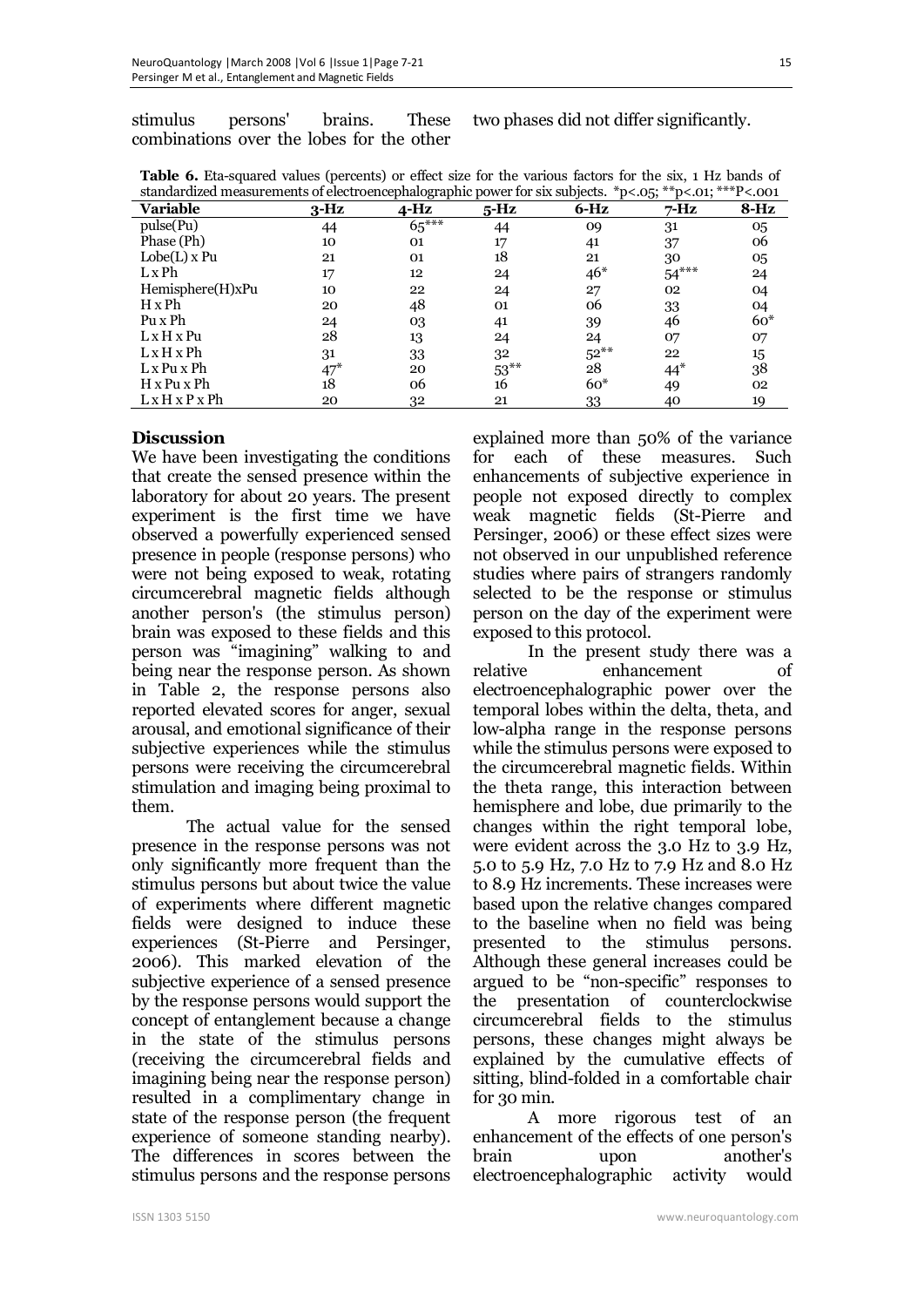require the enhancement only during specific temporal changes in the field. This would be manifested as an interaction between phase or pulse and phase and particular regions of the brain within specific electroencephalographic bands whose information carrying capacity has been either empirically or theoretically demonstrated. The theta band in particular has been suggested as the substrate for this capacity. In the present study statistically significant interactions were observed between phase (the duration and change of duration of the field at each solenoid as the field rotates around the stimulus person's head) and either the pulse or the cerebral regions.

The results were congruent with the concept that the intentions or ideas of one person can affect another person's subjective experiences if they share a history of space-time proximity and one of the pairs is exposed to circumcerebral magnetic fields whose rates of change involve 20 msec increments. In our previous study where brothers and sisters were the stimulus and response persons there was a marked enhancement of power over the frontal and occipital regions within the 5.0 Hz to 5.9 Hz interval relative to the temporal and parietal lobes of the sibling whose electroencephalographic activity was being recorded while the stimulus person was exposed to the frequency modulated field whose initial duration over the first (left prefrontal) solenoid was 100 msec and then decreased at 20 msec increments over the left posterior frontal, left temporal, left occipital and right occipital regions until it accelerated faster than gravity between the right temporal and right prefrontal regions. This interaction between lobe, phase, and pulse accommodated 37% of the variance (Persinger et al., 2003).

In the present study the stimulus and response persons were initially strangers who were randomly assigned to be in close spatial proximity twice a week for one hour for four weeks. When one of these individuals per pair was exposed to the circumcerebral magnetic fields there was also an increased power within the other member of the pair's EEG within the 5.0 Hz to 5.9 Hz range. The effect size explained 53% of the variance and was again due primarily to the enhanced power

over the frontal and occipital lobes relative to the temporal and parietal lobes of the response persons specifically during the presentation of the frequency-modulated pulse whose duration changed at the same rate as the most effective pattern that produced these effects in our previous sibling study. However there were differences in the minor contributions to the interaction. In the study involving siblings there was a relative increase in power within the parietal lobe compared to the other three lobes when the frequencymodulated pulse was presented for 20 msec and accelerated at each solenoid by 2 msec. In the present study this increase occurred only over the temporal lobes of the response persons when this specific pulse and specific acceleration were being applied around the heads of the stimulus persons. The reason for this discrepancy is unclear. That spatial awareness is a function of the temporal lobe, not the posterior parietal lobe when confounding factors are removed has been shown in clinical contexts (Karnath et al., 2001).

The patterns of our electroencephalographic shifts in power are compatible with those reported by Silberstein et al (2003) who found that<br>fronto-parietal evoked potential fronto-parietal evoked synchronization increased during tasks that required "mental rotation". This intrinsic "spatial" task might be considered analogous to the instructions to the stimulus persons to "imagine" transporting to the other room and touching the response person's left side. These researchers also found anisotropic interhemispheric coherence between the left frontal and right parietal sites. However our results also suggest that when the appropriate spatial history and circumcerebral magnetic fields are applied to the stimulus persons the response persons' electroencephalogram display this configuration even though they were told to relax and were not informed about instructions given to the stimulus persons.

We have hypothesized that this particular increment of theta activity contains derivatives that would satisfy the re-entrant conditions required for consciousness because the 20 msec increments would occur as solutions for the second, third, and fourth order rates of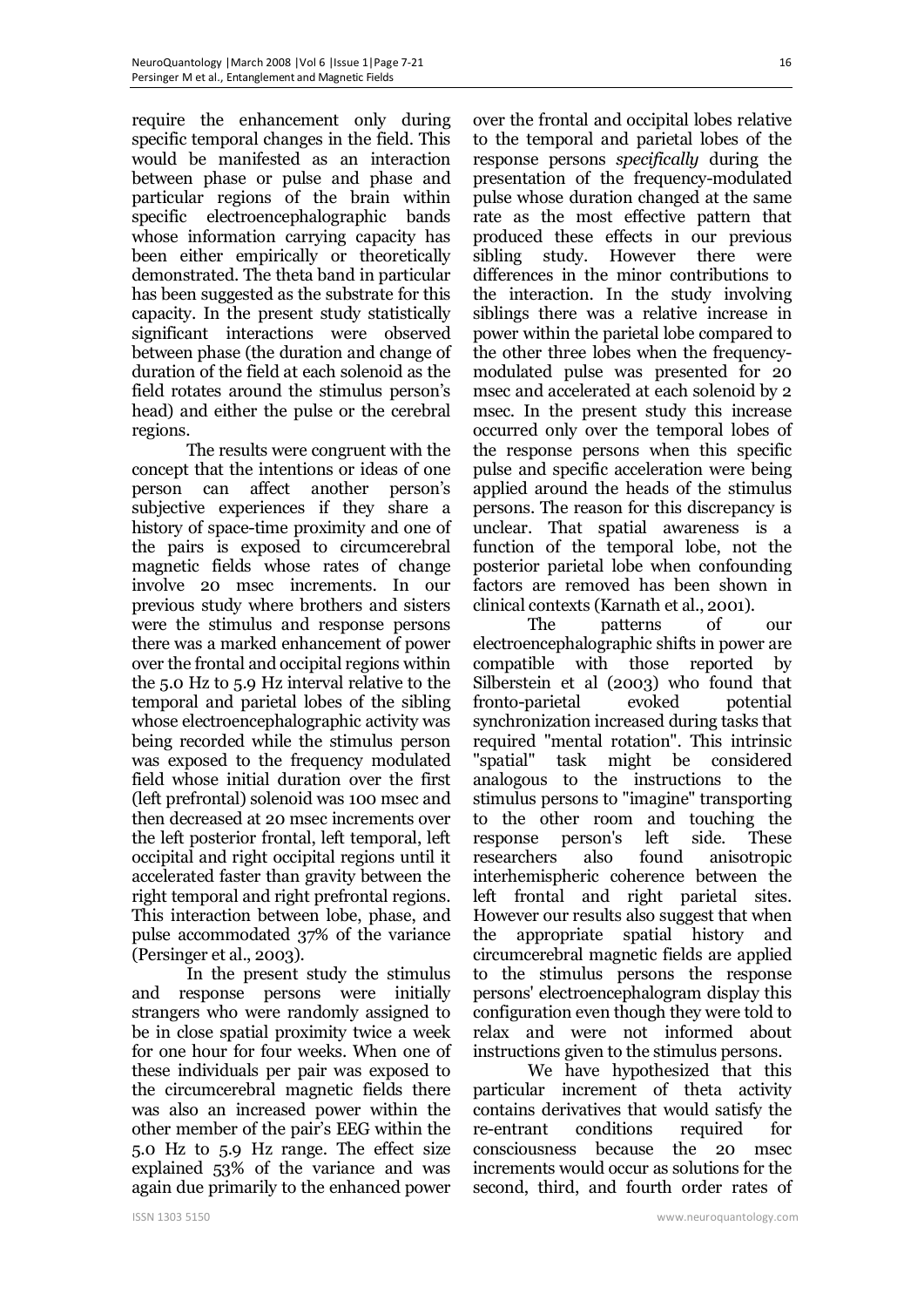change. We have suggested that consciousness eludes simpler models and is complex because the temporal component over large increments of time must be accommodated. The approximately 20 msec rate of change would allow access to this longer period of time.

The hypothesis that the total existence of an object is represented within a four-dimensional, space-time coordinate system has been suggested for non-living and living matter (Reichenbach, 1958). Such continuity of the same "matter" or space occupied by that matter over time would create the conditions for interactions between different time-lines due to incidental spatial proximity during discrete intervals of time of the matter's history. Interactions between time-lines because of spatial proximity in the past for different objects or organisms would constitute a type of entanglement such that under the appropriate conditions a change in one living system would result in the systematic change in the other.

We had assumed that any entanglement between two brains would be reflected in electroencephalographic activity because it is effectively electromagnetic phenomena (McFadden, 2002). Although researchers have often considered the physical bases of thought to be related to the same processes that generate the EEG, definitive verification has been difficult. We must always consider the possibility that a third factor, as yet not described by physical mechanisms, is<br>responsible for both thought and responsible for both thought and electroencephalographic patterns. In this study there was evidence that, in addition to specific EEG power, the response person's thoughts may have been affected by the stimulus person's thoughts or that a third factor produced changes in both members of the pair.

That small amounts of energy involved with quantum phenomena might determine the essential features of "thinking" was suggested by Neils Bohr (1958). His concept of the magneton, of an electron rotating in an orbit with a radius of approximately 58 picometers with a fine structure velocity (1/137 the speed of light), can be transformed into the value of Planck's constant of  $6.63 \times 10^{-34}$  J s, the fundamental constant of quantum

phenomena. This transformation emerges when the energy equivalence  $(4.33 \times 10^{-18})$ J) of the classical mass of an electron moving at this speed is multiplied by the time required for the completion of one orbit (1.53 x 10-16 s).

The magnetic moment of the electron in Bohr's model, when immersed within a cohesive low frequency magnetic field requires a field strength of within the range (picoTesla) predicted as the operating mode of the human brain to be coherent with this magnetic moment. If one assumed that the median time derivative was in the theta range, for example 7 Hz, then the "threshold" energy would be the product of 7 Hz and 6.63 x 10- <sup>34</sup> J s or 4.6 x 10-33 J. We selected this frequency not only because of its solution as a higher order derivative for a major correlate of consciousness but because of its occurrence as the peak in the band of intrinsic (Schumann) resonance solutions (Konig et al., 1981) for the earthionospheric cavity within which life evolved (Cole and Graf, 1974).

According to the wave mechanics of Dirac the magnetic moment associated with the spin of an electron closely approaches the magnetic moment of the Bohr magneton of 9.27 x 10<sup>-24</sup> Am<sup>2</sup> or  $J/T$ (Illingworth, 1991). This means that for the threshold value of energy of 4.6 x 10-33 J to be achieved, the applied field must be about 2  $\times$  10<sup>-10</sup> T which is within the range Anninos et al (1991) have suggested is the operating intensity of the brain. Such energies would be expected to affect the rotational symmetry of the electron in either its spin or rotation.

Within the context of quantum field theory, the Nambu-Goldstone theorem (Jibu and Yasue, 1995) asserts that the result of spontaneous breakdown of any compact and continuous symmetry, such as rotational symmetry, results in the manifestation of the massless quanta or Goldstone bosons. Their eigenvalues change continuously from zero to any positive value of energy. In principle an infinitesimal amount of energy is sufficient to create a Goldstone boson. For coherence lengths with macroscopic order vacuum states to be maintained an extremely low energy eigenvalue of the common elementary energy eigenstate would be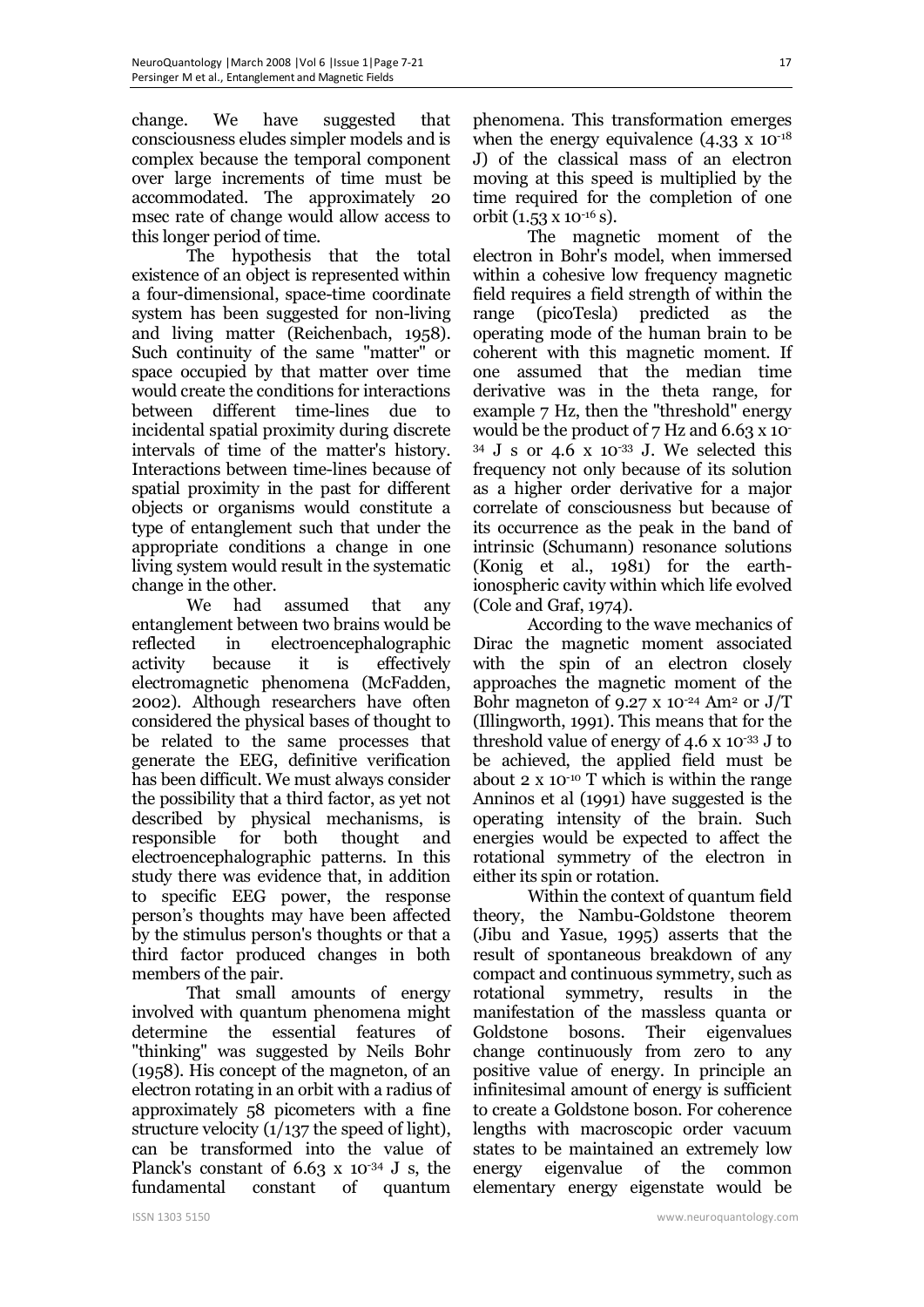required. These values are within the 10 Hz region. If this process is valid quantum phenomena can be manifested within the macroscopic range of brain space.

Consequently, the operation intensity of the magnetic fields within the 7 Hz range within the brain would be able to generate energy that would be equivalent to that associated with the magnetic moment of an electron. If we assume that thought is either caused by or correlated with a unit of matter that has been shown to display both wave and particle qualities, then the electron would be an optimal point through which information from one brain could be shared with another. We suggest that the point-to-point transforms of information between electrons within different brains would be limited to fundamental subjective patterns, ideas, and emotions shared by all members of our species or by subgroups who shared similar genetics (Nowak and Marczynski, 1981) that in turn determine the organization of matter (molecular patterns) within the brain. Jung and Pauli (1955) had pursued this possibility in order to understand the connection between quantum, synchronicity, and the collective unconscious.

The candidacy of the electron as a wave/particle that could mediate the effects of "thought" through entanglement has quantitative support. There is a marked discrepancy between the width of an electron  $(2.82 \times 10^{-15} \text{ m})$  as a particle and length of an electron derived from solving for (the Compton) wavelength from the relationship mc<sup>2</sup>=hf where m=mass, c=the speed of light, h=Planck's constant and f=frequency (which is c/wavelength). This value is  $2.43 \times 10^{-12}$  m. In other words there is an approximately 1000 fold difference between width of an electron based upon a solution as a particle or as a wave.

The discrepancy can be accommodated by the differences in relative velocity between the proton and electron in the frame of reference. If we assume the observed radius of an electron has been affected (reduced) by a velocity approaching c (the speed of light), then according to the modified Lorenz transformation  $l_0=l_a$  times sqrt(1-v<sup>2</sup>/c<sup>2</sup>) the velocity of the electron would be .999999326c to generate a quotient of .001161 that when multiplied by the

expected Compton wavelength would result in the smaller empirical radius of an electron. From this perspective the apparent small radius of the electron would be a relativistic length. We appreciate this inference would be not be acceptable to some theorists. However, we suggest a reconsideration of previously forbidden "boundaries" where relativistic equations are technically undefined.

The interesting consequence of this value is the amount of energy-equivalence of matter with changes in velocity between .999999326c and c. The energy equivalence, employing mv2 at values approaching c, would be in the order of 10- <sup>15</sup> J. However, the *discrepancy* between the energy equivalence for the mass of an electron moving at .999999326c and c is about 10-20 J. This value is equivalent to the amount of energy imparted to a dipole by an action potential of a neuron which displays a net difference of about 120 mV  $(1.2 \times 10^{-1} \text{ V})$  when acting on a particle with a single charge of 1.6 x 10-19 C (Persinger and Koren, 2007). As indicated by Fong (1968) and Wei (1969) the value  $10^{-20}$  J is within the range of the stacking energy of one base of RNA and suggests that information obtained from quantum sources could affect experience as well as its stages of consolidation into memory.

The conspicuous congruence between the energy associated with the action potential, the most likely candidate that either mediates or is the primary correlate of thought, and the energy difference between an electron moving at c or the value required to accommodate the discrepancy between the Compton wavelength and the classical radius would suggest that fundamental brain activity is coupled to quantum mechanisms. Such a connection would support the concept that thought, as mediated by the observer, could change the probability of distal events by being correlated with whether the electron behaves as a particle or a wavelength. Such "excess correlation", another name for entanglement (Arnesen et al., 2001) then becomes an important resource in quantum information processing that would allow the interconnectiveness of the other dimensions of Kaluza-Klein space. Because the smallest spaces, those approaching Planck's length (10-35 m) have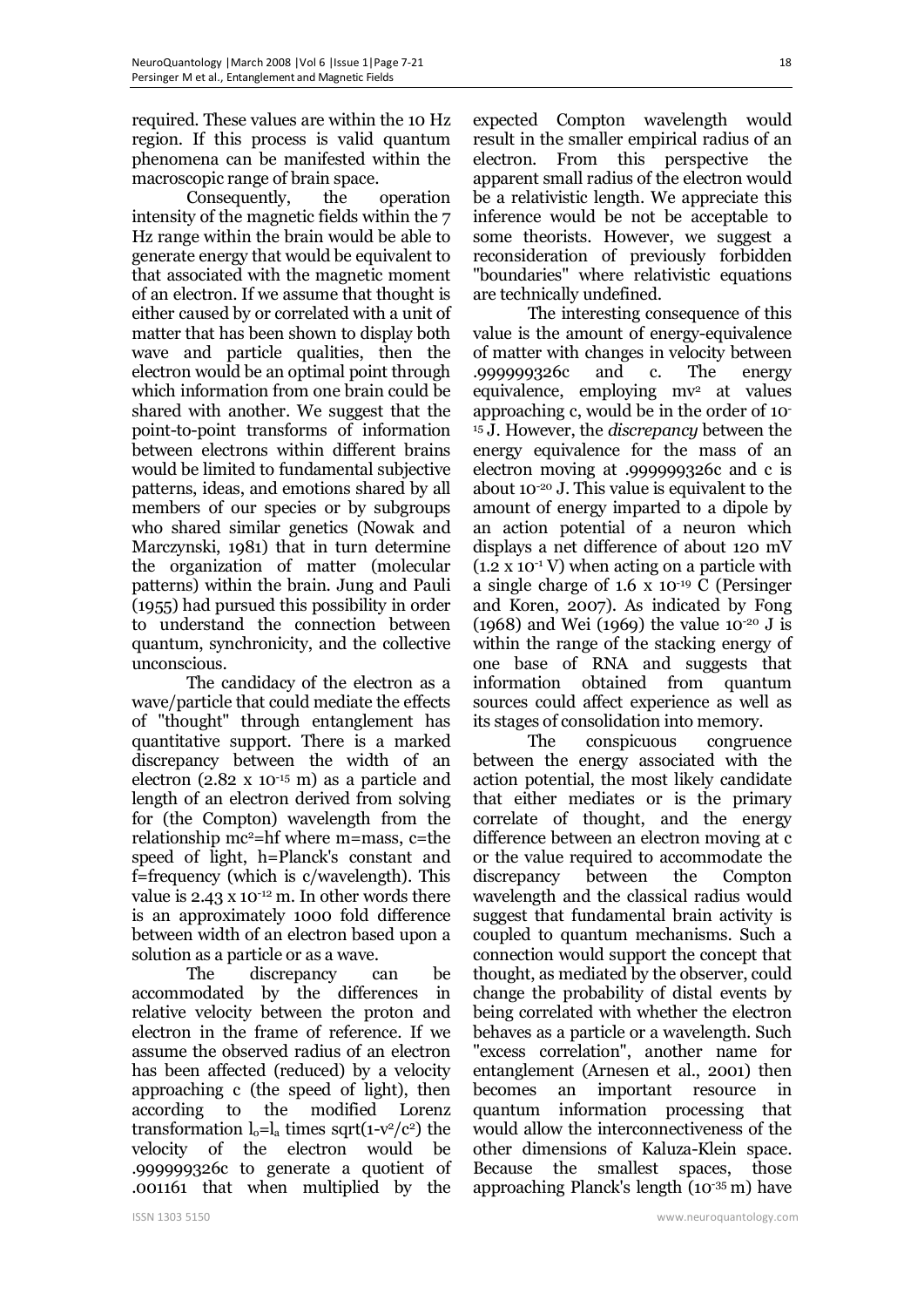the maximum interconnectiveness within the extent of space for the smallest amount of time (Persinger, 1999b; Persinger and Koren, 2007) "instantaneous" interaction over extraordinary long distances would be possible.

The involvement of distance, within brain space, would favour a greater contribution of right hemispheric processes (Persinger & Lalonde, 2000; 2002a). Right hemispheric anomalies, discernable by electroencephalographic, Magnetic Resonance Imaging, or Single Photon Emission Computerized Tomography (SPECT) have been shown in exceptional individuals whose behaviors suggest entanglement (Persinger et al., 2002b; Roll et al., 2002). Many of these experiences involve "the intrusion" of experiences and a sensed presence into awareness, a process that has been hypothesized to be the person's experience of the right hemispheric equivalent to the left hemispheric sense of self (Persinger, 2003b).

A right hemispheric origin would allow information obtained without left hemispheric awareness (Persinger, 1985) to affect or create specific types of memories that could be represented within the constraints of the left hemispheric processing (Healey and Persinger, 2000). The particular involvement of specific right hemispheric processes, particularly those related to the limbic system (Vinogradova, 1975) may be relevant because of their apparent enhanced sensitivity to very subtle changes in activity of the earth's magnetic field within which human beings are immersed and potentially interconnected (Persinger, 1983). The amount of magnetic energy that can be "stored" within the earth's magnetic field, even within a conservative estimate of a volume twice that of the lithosphere (about  $10^{22}$  m<sup>3</sup>), can be estimated from  $(B^2/2$  mu) multiplied by the volume, where B is the strength of the magnetic field and mu is magnetic permeability (4pi x 10<sup>-7</sup> N/A<sup>2</sup>).

For an average geomagnetic field strength of  $5 \times 10^{-5}$  T (0.5 gauss), the magnetic energy that could be stored is about 1019 J. Assuming 10-20 J per action potential and an average of  $10<sup>1</sup>$  of these quantum per sec (10 Hz) from each of 1010 neurons in the right hemisphere of an average human being who lives for about 2 x 109 sec, a total of about 1 J of "neuroelectromagnetic energy" would be available to be represented in a lifetime. Consequently, there would be more than sufficient energy stored within the earth's magnetic field to represent the configurations of every person who has ever lived.

Although the isolation of the mechanisms by which human cognition is generated and the precise description of these consequences have not been completed, there is strong evidence that consciousness and thoughts are correlated with discrete but complex changes in quantitative electroencephalographic activity. Our results suggest that if entanglement has occurred between the processes that generate consciousness or a type of consciousness within two separate brains (Booth et al., 2005), the induction of a compatible state at some later date within one brain should affect specific changes in the other brain as if the two brains were within their original spatially and temporally proximal locality.

The ontogeny of human consciousness has been the focus of human thought for millennia (Rose, 2006). There have been myriad approaches and solutions to the apparent intrinsic duality of brain (or matter) and mind (or consciousness). Explanations occupy positions along a continuum from the extreme idealism that consciousness creates matter to extreme materialism that matter (the brain) creates consciousness. However all of these arguments are still dependent upon the fact the relationship between brain and consciousness is a correlation and that causality, like in all correlational relationships, cannot be definitively attributed. There is always the possibility of a third factor by which the two correlated entities are associated. A solution might be isolated by exploring the role of entanglement as the third factor that contributes to or creates both.

**References Aczel AD.** Entanglement: the greatest mystery in physics. Vancouver: Raincoast, 2002.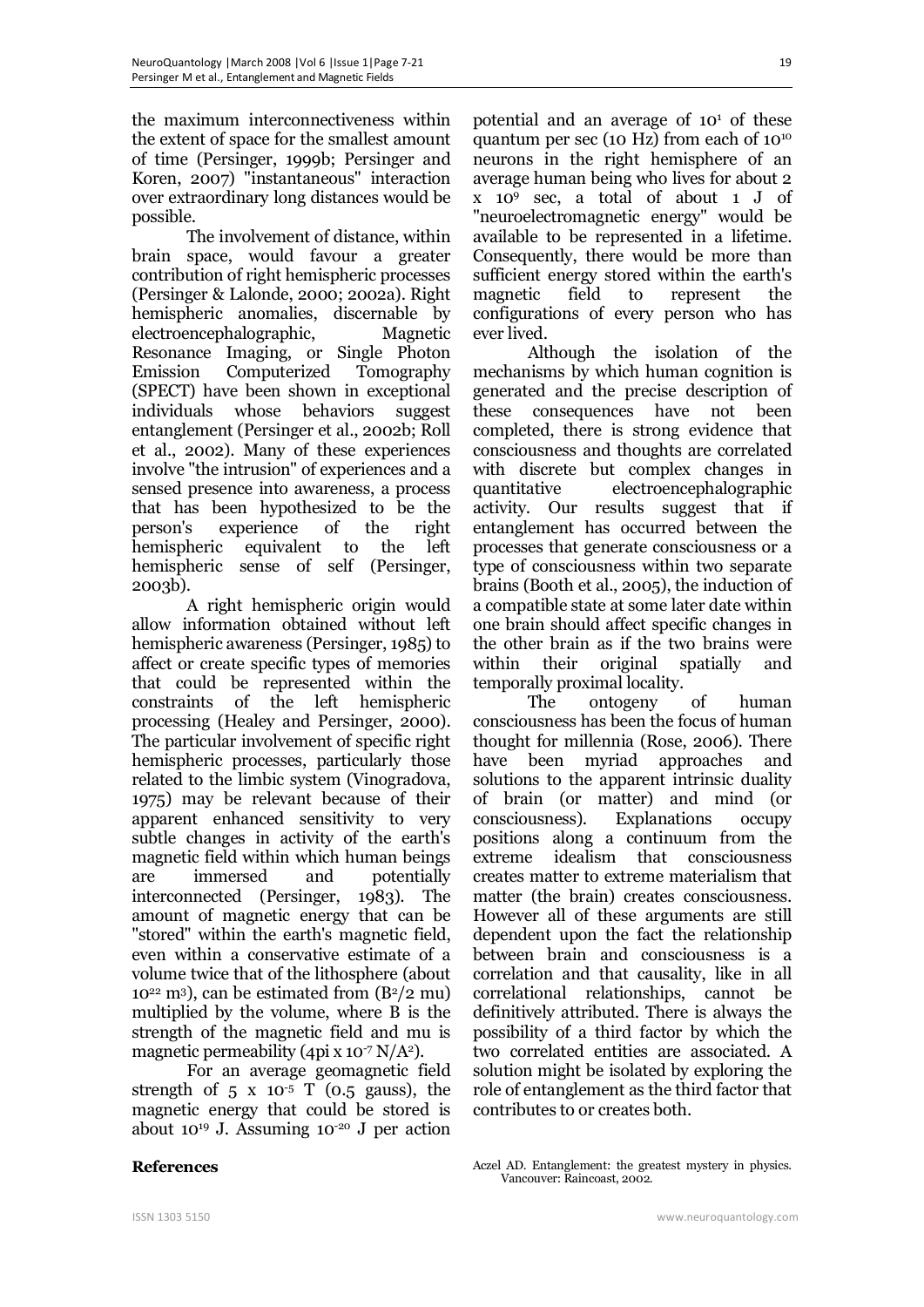- Aharonov Y and Bohm D. (1959) Significance of electromagnetic potentials in quantum theory. The Physical Review 1959; 115: 485-491.
- Anninos PA, Tsagas N, Sandyk R and Derpapas K. Magnetic stimulation in the treatment of partial seizures. International Journal of Neuroscience, 1991; 60: 141- 171.
- Arnesen MC, Bose S and Vedral V. Natural thermal and magnetic entanglement in the 1D Heisenberg model. Physical Review Letters 2001; 87: 017901 (1-4).
- Bohm D. A new theory of the relationship between mind and matter. Journal of the American Society for Psychical Research 1986; 80: 113-135.
- Bohr N. Atomic physics and human knowledge. New York: Wiley & Sons, 1958.
- Bokkon I. Dreams and neuroholography: an interdisciplinary interpretation of development of homeotherm state in evolution. Sleep and Hypnosis 2005; 7: 61-76.
- Booth JN, Koren SA and Persinger MA. Increased feelings of the sensed presence and increased geomagnetic activity at the time of the experience during exposures to transcerebral weak complex magnetic fields. International Journal of Neuroscience 2005; 115: 1039- 1065.
- Cole FE and Graf ER. Precambrian ELF and biogenesis. In M. A. Persinger (ed) ELF and VLF electromagnetic field effects. New York: Plenum, 1974, Pp. 243-274.
- Cook CM, Koren SA and Persinger MA. Subjective time estimation by humans is increased by counterclockwise but not clockwise circumcerebral rotations of phaseshifting magnetic pulses in the horizontal plane. Neuroscience Letters 1999; 268: 61-64.
- Cramer JG. Quantum nonlocality and the possibility of superluminal effects. Proceedings of the NASA breakthrough propulsion physics workshop. Cleveland: OH, 1997, August 12-14.
- de Broglie L. New perspectives in physics. New York: Basic Books, 1962.
- Eccles JC. Do mental events cause natural events analogously to the probability fields of quantum mechanics? Proceedings of the Royal Society of London 1986; B277: 411-428.
- Eccles JC. Evolution of consciousness. Proceedings of the National Academy of Sciences 1992; 89: 7320-7324.
- Edelman GM. The remembered present. N.Y: Basic Books, 1998.
- Einstein A, Poldolsky B, and Rosen N. Can quantummechanical descriptions of physical reality be considered complete? Physics Reviews 1935; 47: 777- 780.
- Fong P. RNA as a ferroelectric recording tape for brain memory. Bulletin of the American Physics Society 1968; 13: 617-625.
- Hameroff SR. Ultimate computing: biomolecular consciousness and nanotechnology. Amsterdam: North-Holland, 1987.
- Healey F and Persinger MA. Experimental production of illusory (false) memories in reconstructions of narratives: effect size and potential mediation by right hemispheric stimulation from complex weak magnetic fields. International Journal of Neuroscience 2000; 106: 195-207.
- Illingworth, V. Dictionary of physics. New York: Penguin, 1991 (2nd edition), p. 284.
- Jeffreys J, Traub RD, and Whittington MA. Neuronal networks for induced 40 Hz rhythms. Trends in Neurosciences 1996; 19: 202-208.
- Jibu M and Yasue K. Quantum brain dynamics and consciousness. Philadelphia: John Benjamins Publishing, 1995.
- Jung CG and Pauli W. The interpretation of nature and the psyche. New York: Bollingen Foundation, 1955.
- Karnath HO, Ferber S. and Himmelbach M. Spatial awareness is a function of the temporal not the posterior parietal lobe. Nature 2001; 411: 949-952.
- Kawano K, Yamamoto M, Kokubo H, Tanaka M, Zhang T, Parkhomtchouk DV, Kokado T, Nakamura H and Soma T. Journal of International Society of Life Information Science 2000; 18: 395-397.
- Konig HL, Krueger AP, Lang S and Soenning W. Biologic effects of environmental electromagnetism. New York: Springer-Verlag, 1981.
- Koren SA and Persinger MA. Possible disruption of remote viewing by complex weak magnetic fields around the stimulus site and the possibility of accessing phase space: a pilot study. Perceptual and Motor Skills 2002; 95: 953-954.
- Llinas R, and Pare D. Of dreams and wakefulness. Neuroscience 1991; 44: 521-535.
- Llinas R and Ribary U. Coherent 40-Hz oscillation characterizes dream state in humans. Proceedings of the National Academy of Science 1993; 90: 2078-2081.
- McFadden J. Synchronous firing and its influence on the brain's electromagnetic field: evidence for an electromagnetic theory of consciousness. Journal of Consciousness Studies 2002; 9: 23-50.<br>
ermeyer E and Lopes da
- Niedermeyer E and Lopes da Silva F. Electroencephalography: basic applications, and related fields. (2nd edition) Baltimore-Munich: Urban & Schwarzenberg, 1987.
- Nowak SM and Marczynski TJ. Trait anxiety is reflects in the EEG alpha response to stress. Electroencephalography and Clinical Neurophysiology 1981; 6: 476-484.
- Nunez PL. Toward a physics of the neocortex. In P. L. Nunez (Ed.), Neocortical dynamics and human EEG rhythms. New York: Oxford University Press, 1995, Pp. 68-132.
- Pedroarena C and Llinas R. Dendritic calcium conductances generate high-frequency oscillation in the thalamocortical neurons. Proceedings of the National Academy of Sciences, 1997; 94: 724-728.
- Penrose R. Shadows of the mind. London: Oxford University Press, 1994.
- Persinger MA. The effect of transient or intense geomagnetic or related global perturbation upon human group behavior. In J. B. Calhoun (Ed.), Perspective on adaptation, environment, and population. New York: Praeger, 1983, Pp. 28-30.
- Persinger MA. (1985) Subjective telepathic experiences, geomagnetic activity and the ELF hypothesis: Part II. Stimulus features and neural detection. PSI Research 1985; 4: 4-23.
- Persinger MA. Is there more than one source for the temporal binding factor for human consciousness? Perceptual and Motor Skills 1999; 89: 1259-1262. (a)
- Persinger MA. On the nature of space-time in the perception of phenomena in science. Perceptual and Motor Skills 1999; 88: 1210-1216. (b)
- Persinger MA. Neurobehavioral effects of brief exposures to weak intensity, complex magnetic fields within experimental and clinical settings. In M. U. McLean, S. Engstrom, & R. R. Holocomb (Eds.) Magnetotherapy: therapeutic benefits and adverse effects. New York: TFG Press, 2003, Pp. 89-117. (a)
- Persinger MA. (2003) The sensed presence within experimental settings: implications for the male and female concept of self. The Journal of Psychology 2003; 137: 5-16. (b)
- Persinger MA, Cook CM, and Tiller SG. Enhancement of images of possible memories of others during exposure to circumcerebral magnetic fields: correlations with ambient geomagnetic activity. Perceptual and Motor Skills 2002; 95: 531-543. (a)
- Persinger MA and Koren SA. A theory of neurophysics and quantum neuroscience: implications for brain function and limits of consciousness. International Journal of Neuroscience 2007; 117: 157-175.
- Persinger MA, Koren SA and Tsang EW. Enhanced power within a specific band of theta activity in one person while another person receives circumcerebral pulsed fields: a mechanism of influence at a distance? Perceptual and Motor Skills 2003; 97: 951-952.